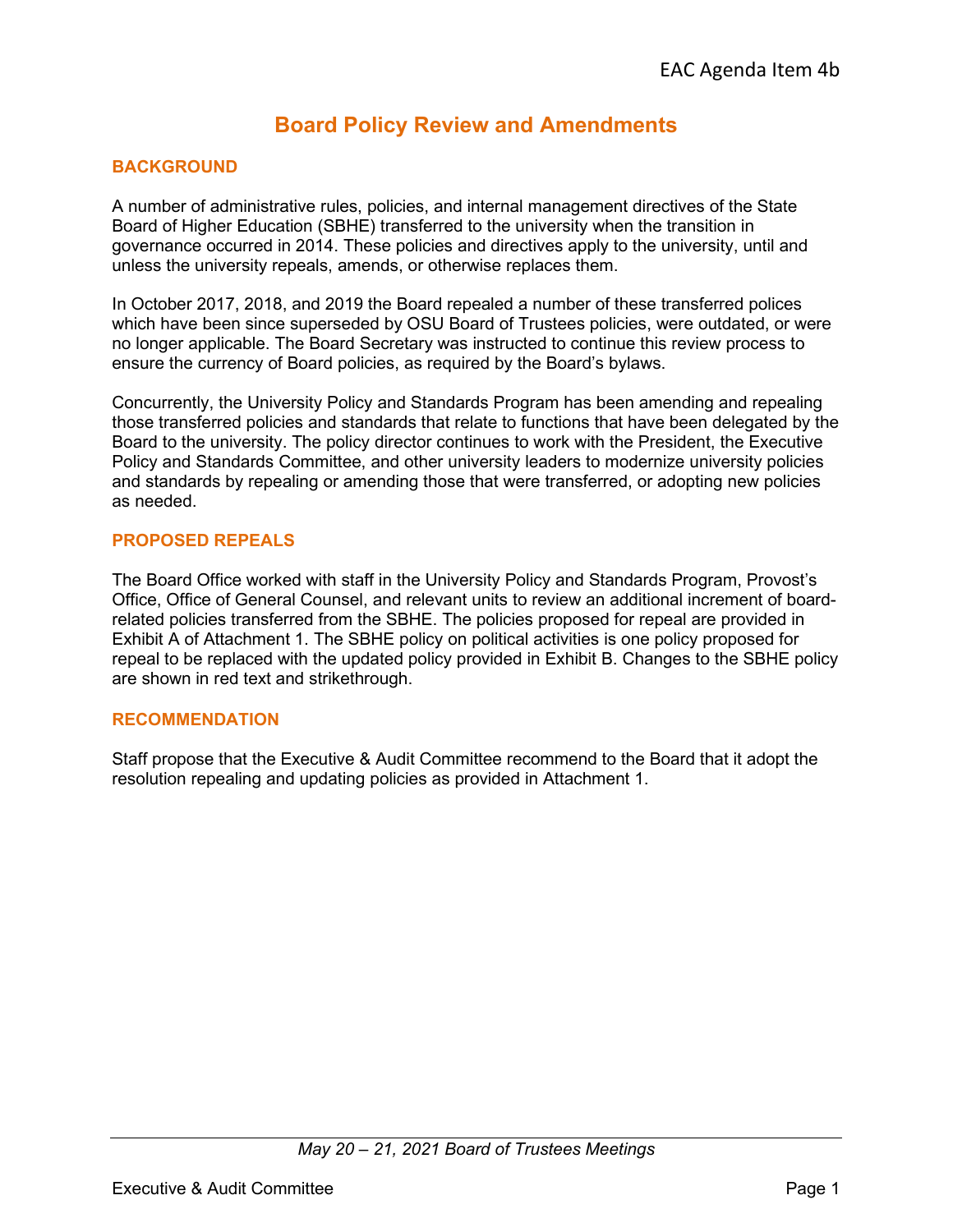# **RESOLUTION NO. \_\_\_\_**



# **Oregon State University Repealing and Amending Certain Policies**

### **BACKGROUND**

Whereas, the Board of Trustees of Oregon State University (the "Board") is the governing body of Oregon State University pursuant to Oregon Revised Statute (ORS) 352.054; and

Whereas, ORS 352.087(m) grants the Board authority to establish policies for the organization, administration, and development of the university; and

Whereas, Article IV, Section 1 of the Board's bylaws require that the Board maintain the currency of its governance policies and practices; and

Whereas, Oregon State University transferred policies and directives during the transition of governance from the State Board of Higher Education (SBHE) to the institutional Board of Trustees of Oregon State University in July 2014, many of which are inapplicable, superseded by state law or otherwise irrelevant;

Whereas, a list of such policies recommended for repeal was developed by the Board Secretary and provided in the table attached hereto as Exhibit A; and

Whereas, the policy on political activities transferred by SBHE needed updates, including updates to reflect the current governance structure, attached hereto as Exhibit B;

#### **RESOLUTION**

*Now, therefore, be it resolved by the Board of Trustees that the policies and directives provided* in Exhibit A are repealed and the policy provided in Exhibit B is approved.

This Resolution is effective

**APPROVED by the Board of Trustees \_\_\_\_\_\_\_\_\_\_\_\_\_**

Secretary to the Board Date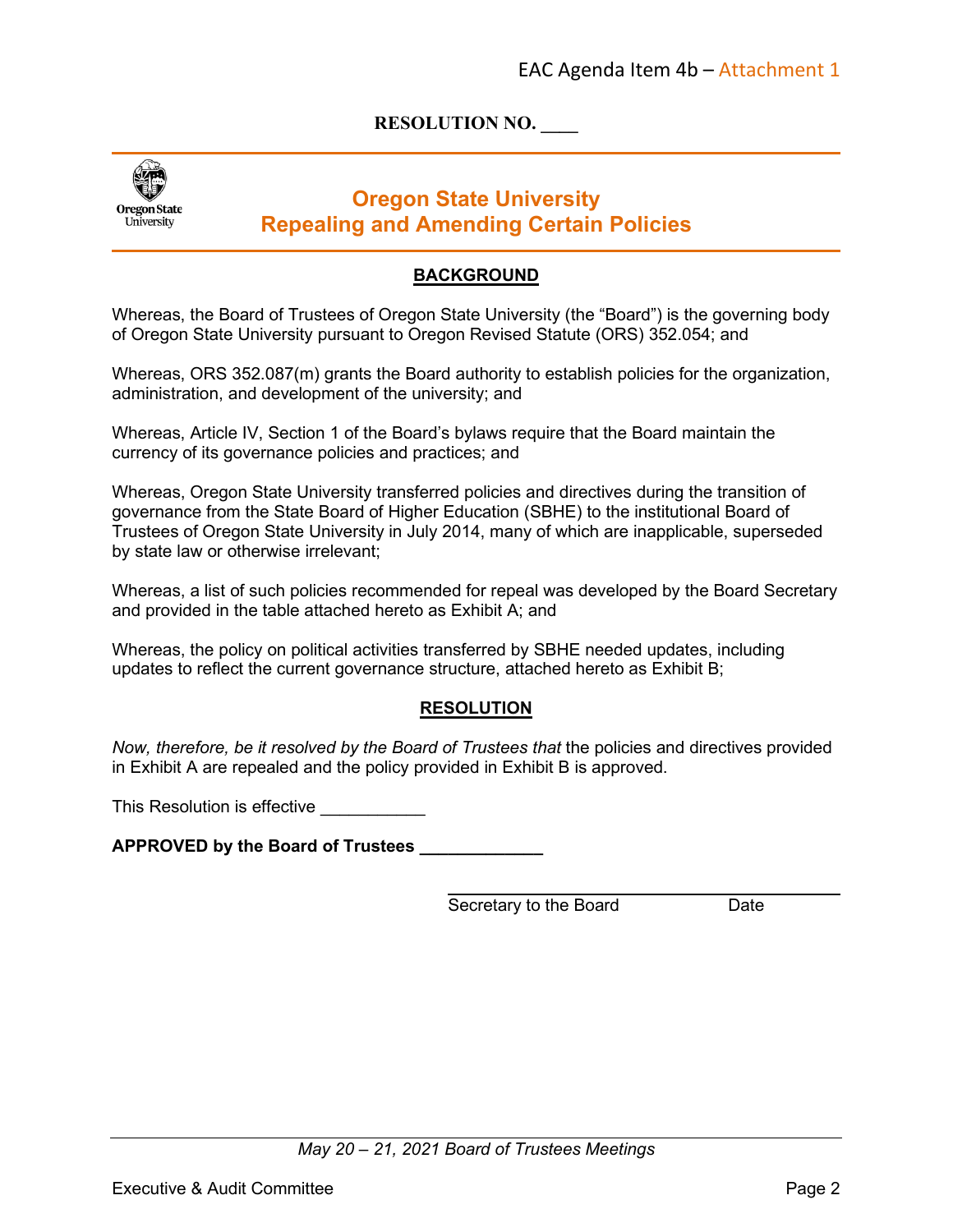# **Policies for Repeal by the OSU Board of Trustees**

|                                                       | <b>Original Source/</b><br><b>Item to Repeal</b>    | <b>Rationale for Repeal</b>                                                                                                                                                                                                                                                                                                                                                                                                                                                                                                                                                                                                                                                              |
|-------------------------------------------------------|-----------------------------------------------------|------------------------------------------------------------------------------------------------------------------------------------------------------------------------------------------------------------------------------------------------------------------------------------------------------------------------------------------------------------------------------------------------------------------------------------------------------------------------------------------------------------------------------------------------------------------------------------------------------------------------------------------------------------------------------------------|
| <b>Gift, Grant, and Contract</b><br><b>Management</b> | <b>SBHE Standard</b>                                | Superseded and outdated. This policy<br>describes responsibilities and considerations<br>relating to the request and acceptance of gifts,<br>grants, or contract funds. This legacy standard<br>is in part superseded by the Delegation to the<br>University approved by the Board. Processes<br>for and limitations on gift acceptance have<br>been further refined in more recent policy<br>adopted by the university (Fiscal Policy: Gift<br>Funds).                                                                                                                                                                                                                                  |
| <b>Political Activities</b>                           | <b>SBHE Policy</b>                                  | <b>Outdated.</b> This policy outlines expectations of<br>employees seeking to participate in community<br>and public affairs, including candidacy for<br>public office. This policy is proposed for<br>replacement by the updated policy provided in<br>Exhibit B.                                                                                                                                                                                                                                                                                                                                                                                                                       |
| <b>Finance and Business Affairs</b>                   | <b>SBHE</b> Internal<br><b>Management Directive</b> | <b>Outdated.</b> This policy describes maintaining<br>financial reserves for repairing depreciable<br>assets and the fiscal management of<br>auxiliaries. This policy was in part superseded<br>by the Delegation of Authority to the<br>University, the <b>Finance &amp; Administration</b><br>Committee Charter, and annual budget and<br>reporting practices instituted by the OSU<br>Board since its transition to independent<br>governance. Elements of the SBHE Internal<br>Management Directive related to reserve funds<br>and auxiliary enterprises have been updated<br>and modernized in more recently adopted<br>fiscal policies (Reserve Funds; Auxiliary<br>Enterprises). |
| Sustainability                                        | <b>SBHE Policy</b>                                  | Superseded. This policy describes the roles<br>and responsibilities of OUS institutions relating<br>to the development and implementation of<br>sustainability practices. It is superseded by<br>OSU's Strategic Plan 4.0, the President's<br><b>Carbon Commitment, Requirements for</b><br>Sustainable Development and rules around<br><b>Energy Consumption Use. Faculty Senate is</b><br>also in the process of instituting a permanent<br>Standing Committee on sustainability.                                                                                                                                                                                                      |
| <b>Electronic Commerce</b>                            | <b>SBHE Policy</b>                                  | Outdated and no longer applicable. This<br>policy is outdated and was intended to align<br>financial transactions between the OUS                                                                                                                                                                                                                                                                                                                                                                                                                                                                                                                                                        |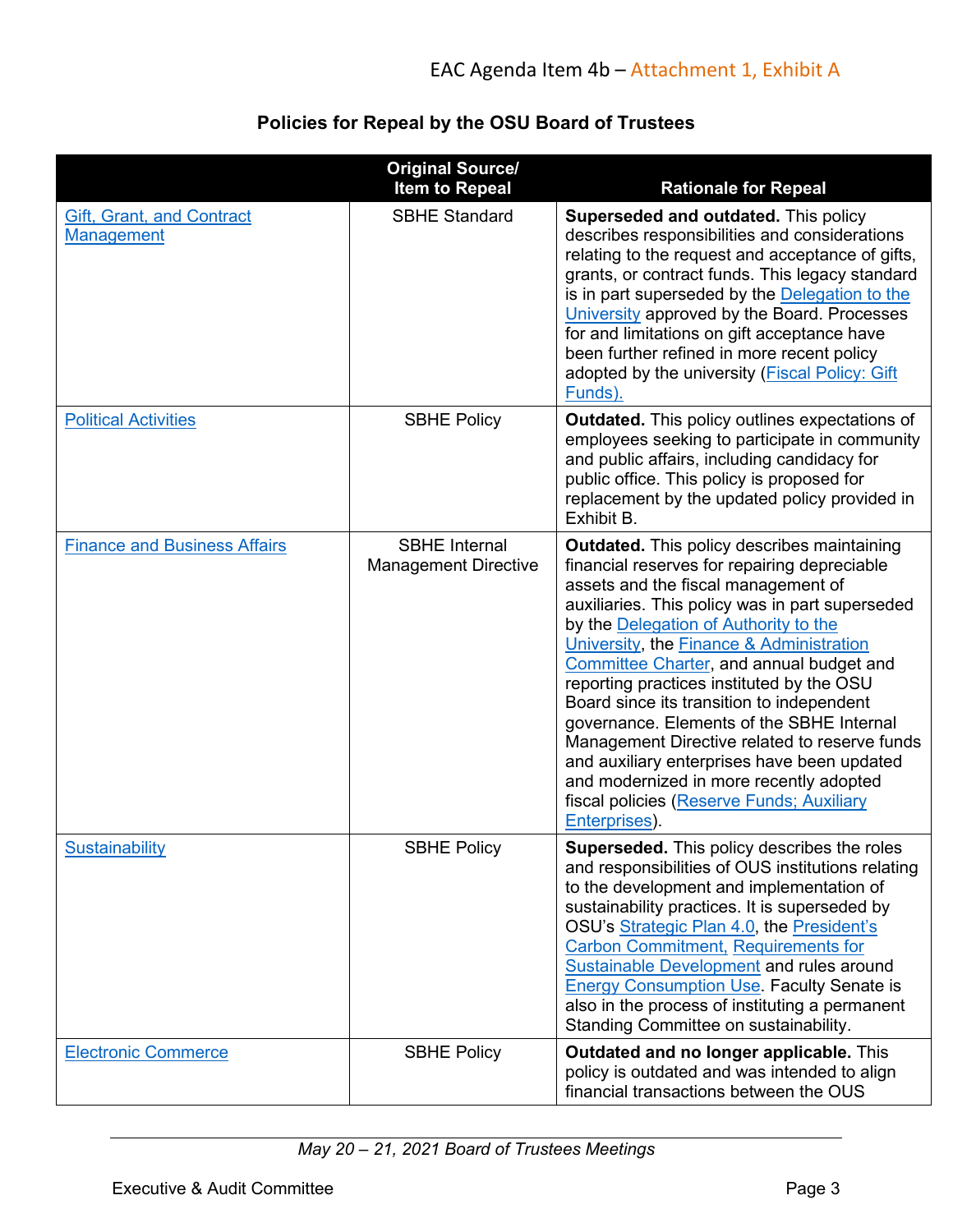| institutions. It is superseded by OSU's<br>practices and more recently adopted fiscal |
|---------------------------------------------------------------------------------------|
| policies on electronic commerce<br>(eCommerce).                                       |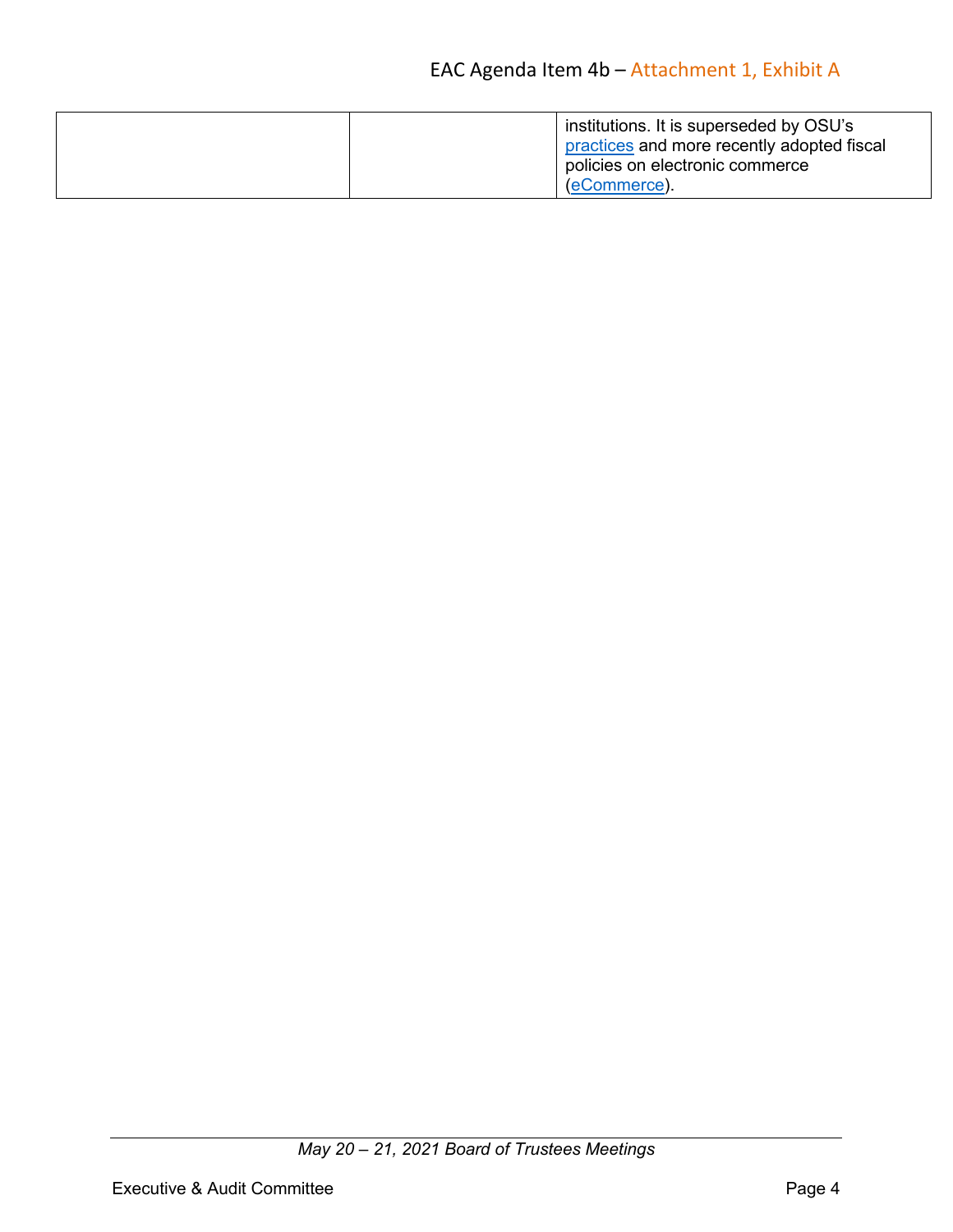

# **Oregon State University Policy on Political Activities**

### **580-022-0010**

## **Public Activities POLITICAL ACTIVITIES**

- 1) Although there is no prohibition against active participation by Department university employees in various community and public political affairs and issues, it is expected that time given to such activities shall not interfere with the duties of the employees concerned. Unless authorized by the President or their designee, no OSU resources shall be used while participating in political activities.
- 2) Unless authorized by the President or their designee, No no employee acting in their OSU capacity shall take action or make statements that might-be construed as committing commit the institution university or the Board to a position on public a political issues.
- 3) No university employee, even if authorized by the President or their designee, may, support or oppose a ballot measure, a referendum or a candidate for office in their university capacity or with university resources.
- 4) Faculty members are encouraged, in their individual faculty capacity and without committing OSU to a particular political position unless authorized, to provide expertise to state and federal agencies and elected officials, including the Oregon Legislature, its members or committees, or staff.
- 5) Employees are encouraged to engage in political issues in their personal capacity, not using OSU resources, including the support or opposition of ballot measures, referenda and candidates. Any use of an employee's OSU title while engaging in community and political affairs in a personal capacity must specify its use "for identification purpose only."

### **580-022-0015**

### **CANDIDATES FOR PUBLIC OFFICE**

1) In accordance with the Oregon Constitution, it is Board policy to allow employees to seek political office and to serve in the event of election. Before an employee shall become a candidate for any public office, whether for a salaried or nonsalaried position, the employee is expected to consult with the Ppresident